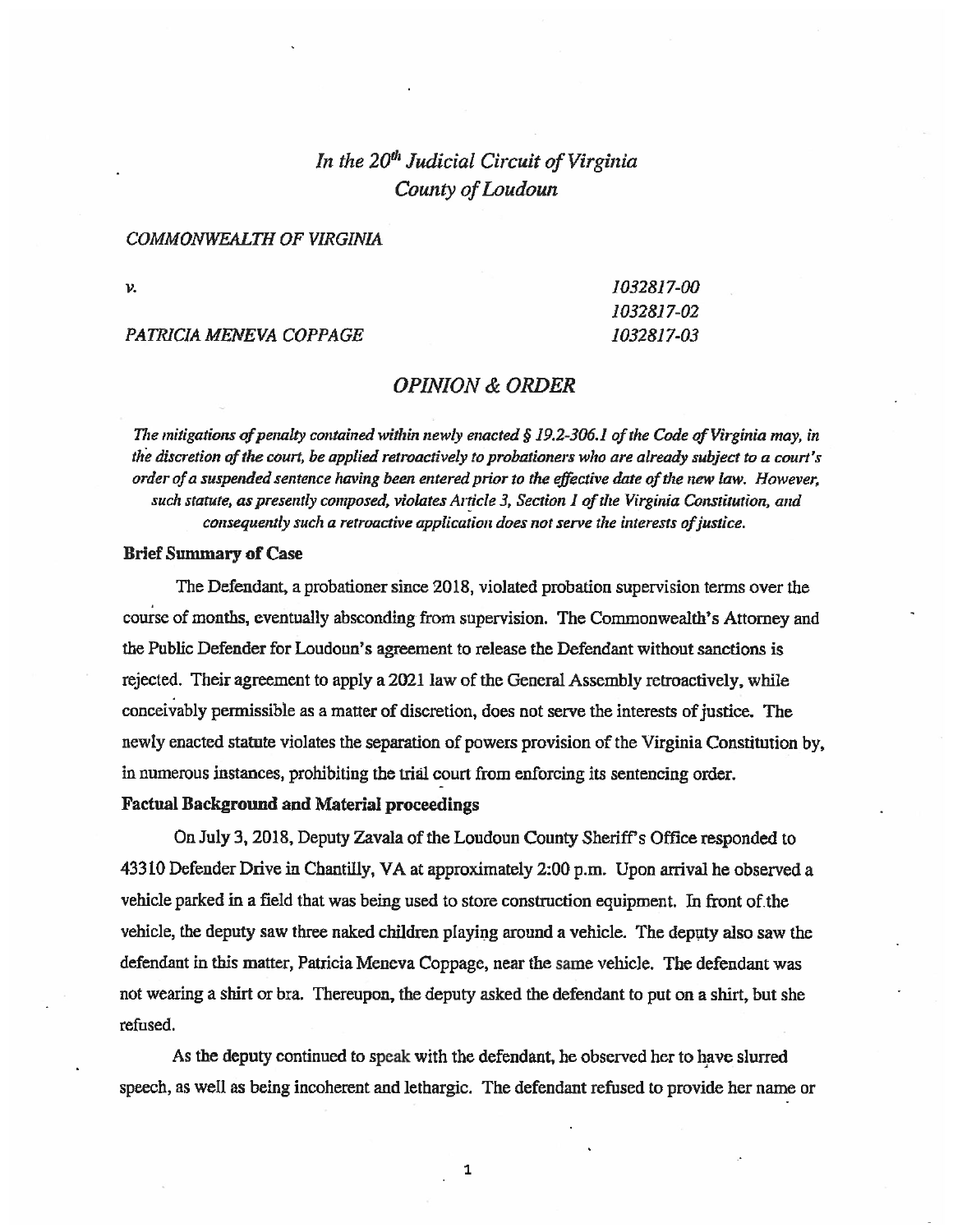date of birth to the deputy. She explained that her three children were naked because it was hot outside.

The deputy observed that all three children, aged three, two and one, were covered in fecal matter. One of the children was also seen carrying a cup around that had fecal matter on it. The deputy then examined the vehicle around which the children were playing and observed that the inside of the vehicle contained an overwhelming odor of urine, feces and rot. He observed old pizza and dirty diapers inside of the vehicle. He also observed that the immediate area where the children were playing was strewn with trash from the vehicle and that there was broken glass from the construction site upon the ground.

The deputy next observed that the defendant appeared to be wearing short pants that were wet. Upon inquiring of the defendant as to why she was wearing wet shorts, the defendant stated that her "water had broke" and that she was going into labor. The deputy called for emergency rescue assistance and the defendant was transported to Stone Springs Emergency Room. There it was determined that the defendant was not in labor but that her pants were merely soaked with urine

Assisting Deputy Zavaia was Deputy Nichols, who inspected the vehicle further. The glove box contained a glass pipe with burn residue, and he found a syringe in the pocket of the passenger side front door. The defendant denied knowledge of the existence of both items.

Based on the forgoing, the defendant was arrested and ultimately indicted on September 10, 2018 for three counts of felony child abuse and neglect in violation of Virginia Code section 18.2-371.1(B).

The Defendant was held without bail pending adjudication of the charges. Her prior criminal record included shoplifting (2011), false ID to law enforcement (2011), drive while suspended (2012 x2, 2015), embezzlement (2012), assault and battery (2015), disorderly conduct (2015), petit larceny (2015), possess schedule Ill drugs (2016), false statement in criminal investigation (2016), solicitation to commit felony (2016).

On December 5, 2018, the defendant appeared with counsel and acknowledged the facts herein by signing a written Proffer of Facts. She also entered a guilty plea and was sentenced pursuant to a plea agreement to one year in prison for each offense with a total of 2 years and one month suspended, which at that time was the midpoint of the Virginia Sentencing Guideline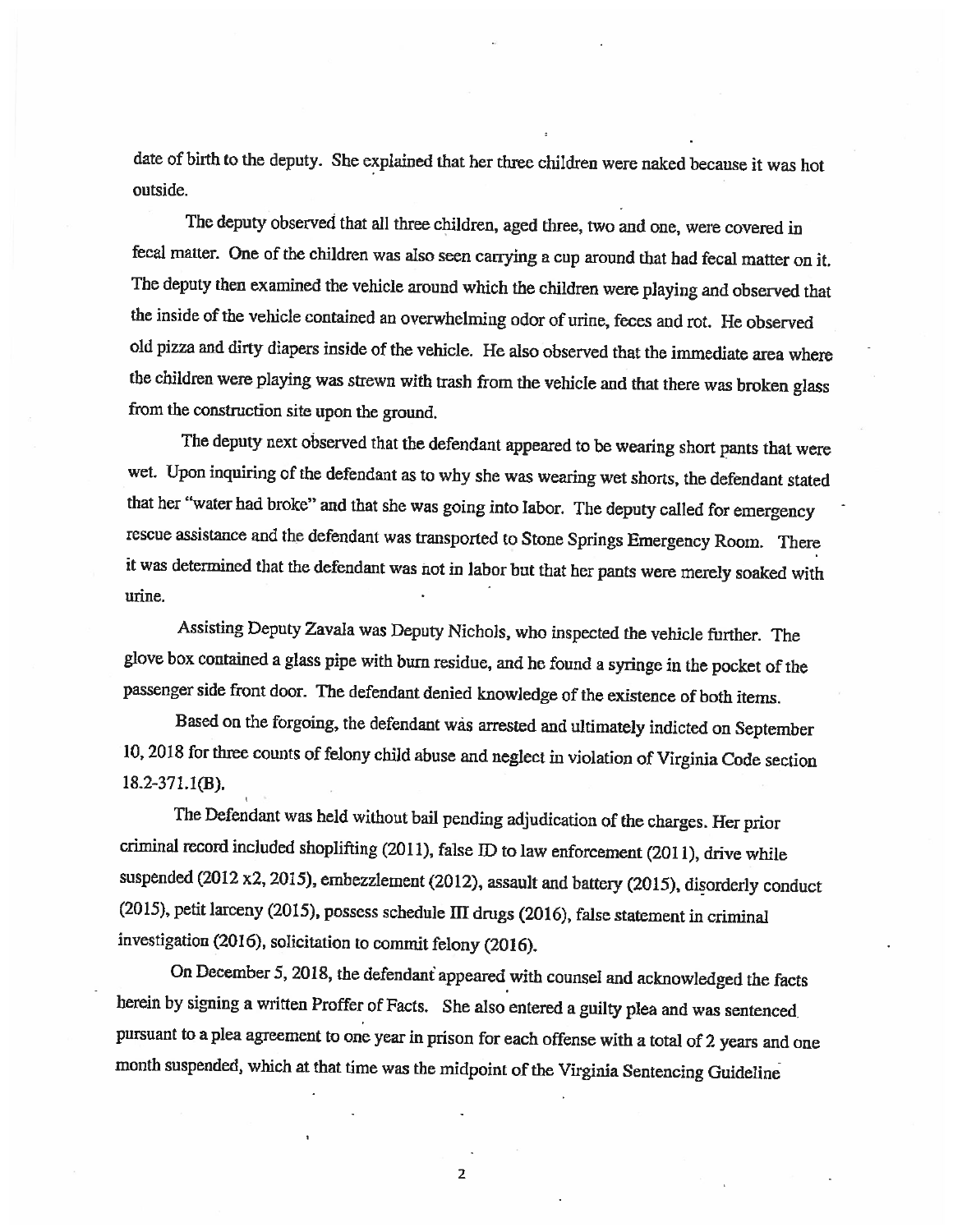recommendation. The suspended portion of each sentence was ordered to be subject to the following terms and conditions:

"Good Behavior. The Defendant shall keep the peace and be of general good behavior and violate no laws of this or any other jurisdiction front this date throughout any period of supervision.

Supervised Probation. The Defendant is placed on probation from this date, under the supervision of the Adult Probation and Parole Office of this court for the term of three  $(3)$  years. The Defendant shall comply with all the rules and requirements set by the Probation and Parole Officer. Probation shall include substance abuse counseling and/or testing as prescribed by the Probation and Parole Officer.

Substance Abuse. The Defendant shall complete any substance abuse screening, assessment, testing and treatment as directed by the Probation and Parole Officer. The Defendant may be subject to payment of any fees associated with substance abuse treatment or intervention as required by the treatment or intervention program on an ability to pay basis.

Thereafter, the defendant served an 11-month active sentence and afterwards became subject to the suspension terms, including supervised probation. Her court ordered supervised probation terms included 11 mandatory rules and requirements as follows:

- 1. Obey all Federal, State and local laws and ordinances,
- 2. Report any anests within 3 days to her supervising probation officer,
- 3'. Seek, maintain and report any changes in employment,
- 4. Report as instructed,
- 5. Allow probation officer to visit her home or place of employment,
- 6. Follow instructions and be truthful, cooperative and report,
- 7. Refrain from alcohol use,
- 8. Refrain from possession or distribution of controlled substances or paraphernalia thereof,
- 9. Refrain from ownership, use, possession or transportation of firearms,
- 10. Maintain residence in and stay within Virginia unless permission to leave state granted, and
- II. Do not abscond or abandon probation supervision

In addition to the above rules of probation behavior that were subsumed as conditions of the Defendant's suspended sentences, the Defendant was required to complete a special condition of substance abuse assessment and treatment as directed and facilitated through supervised probation. A review of this portion of the order briefly on July 22, 2021 revealed that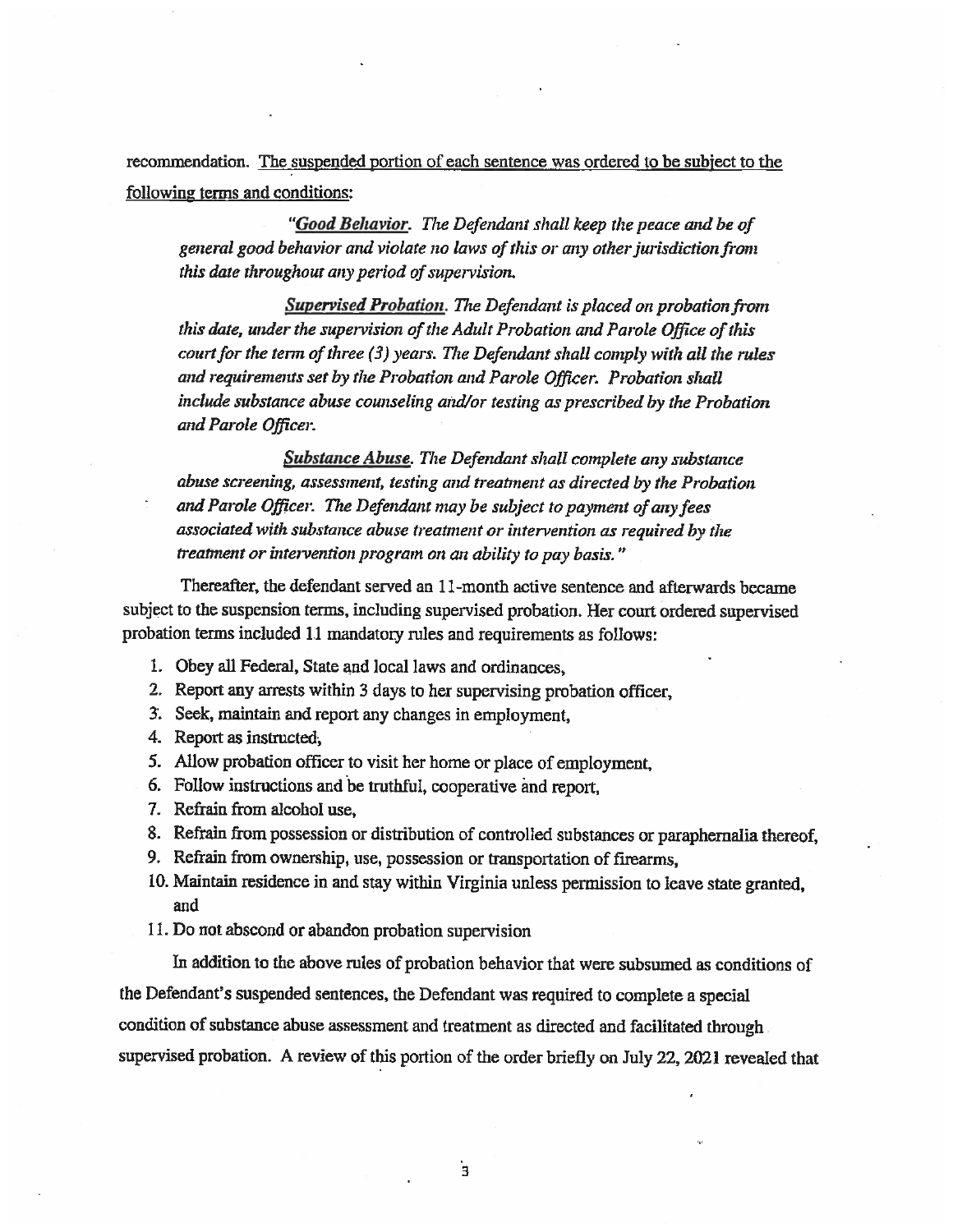the Defendant was assessed for substance abuse treatment early in her probation, but at that time no treatment was recommended.<sup>1</sup>

Midway through the Defendant's probationary term, she was alleged by the Office of Probation and Parole to have violated probation conditions 6, 10 and 11 above by a host of misconduct incidents or episodes spanning from September to December of 2020. Thus, this court, on December 30, 2020, ordered that a capias for her arrest be issued and that she be held without bail pending a probation violation hearing to be held on February 11, 2021. Her Pretrial Information report listed a number of admissions as to her conduct on probation. She revealed that she "used everything" regarding illegal drugs, she last used "meth and ketomine" on January 13, 2021. She stated that while she was "clean" from February 2020 to October 2020, she began using again from October 2020 to January 2021, which was the time frame generally when she began to abscond or otherwise fail to cooperate with the Office of Probation and Parole.

At the initial hearing on her probation violation, it was reported that the probation violation allegations should be amended to include a violation for a condition 1 violation arising out of a new arrest of the Defendant in Prince William County, Virginia for felony child abuse and neglect; the very charge(s) she was on probation for in the instant matter. This caused multiple continuances on the premise of waiting to see how the Prince William County charge was resolved. The Loudoun probation violation hearing was contipued by a joint agreement of the parties to April 15, 2021, to May 20, 2021, to July 8, 2021. On July 1, 2021 a new statute took effect that dramatically altered the concept of probation violations in Virginia.

In the passage of Code § 19.2-306.1 during the 2021 session of the General Assembly, the legislature defined the probation terms and conditions set forth above from 2-11 as "technical violations" of probation for which the court may take no action to enforce its order regardless of the number of separate violations.2 While the legislative prohibition against enforcing the

<sup>&</sup>lt;sup>1</sup> The Defendant volunteered that she was however compliant with a suboxone prescription which is somewhat anomalous as such medication assisted treatment more typically accompanies additional therapies and/or counseling. This appears to the court to be a serious gap in the Defendant's rehabilitation efforts particularly since later in the probation period, she admitted to serious and ongoing drug use and/or dependency.

<sup>&</sup>lt;sup>2</sup> § 19.2-306.1. Limitation on sentence upon revocation of suspension of sentence; exceptions. -

A. For the purposes of this section, "technical violation" means a violation based on the probationer's failure to (i) report any arrest, including traffic tickets, within three days to the probation officer; (ii) maintain regular employment or notify the probation officer of any changes in employment; (iii) report within three days of release from incarceration; (iv) permit the probation officer to visit his home and place of employment; (v) follow the instructions of the probation officer, be truthful and cooperative, and report as instructed; (vi) refrain from the use of alcoholic beverages to the extent that it disrupts or interferes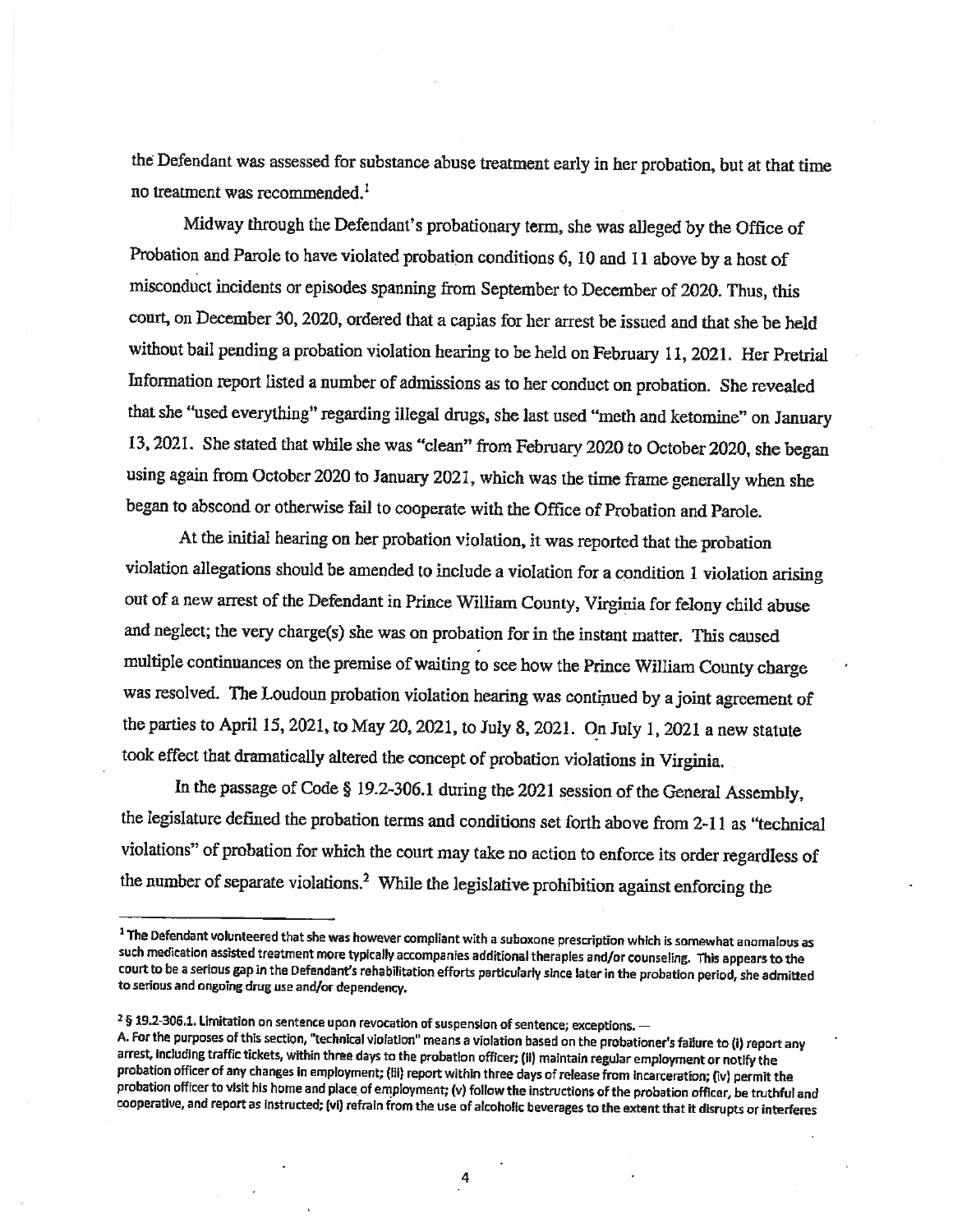court's order of probation through a revocation of a suspended sentence is purportedly for a first time "technical violation," a trial court is further prohibited from imposing any penalty or enforcing its order regardless of the number of such violations or the span of time over which they occurred if they are part of the same revocation proceeding. Thus, an offender such as the Defendant, who absconds from supervision after repeated probation failures, and who remains at large for a lengthy period of time, may be treated as a first offender for probation violation purposes, while a different offender who is brought to court immediately after each and every separate violation will after a third adjudication be subject to an enforcement penalty.<sup>3</sup>

At the July 8, 2021 probation violation hearing, the Defendant promptly conceded that she was in violation of conditions 6, 10 and 11, but that the condition 1 violation (a new charge of felony child abuse and neglect) had, according to representations of counsel to the court, been dismissed by nolle prosequi in Prince William County by the Commonwealth's Attorney, such that it should be struck as a basis for any probation violation in the instant matter in Loudoun County.

B. If the court finds the basis of a violation of the terms and conditions of a suspended sentence or probation is that the defendant was convicted of a criminal offense that was committed after the date of the suspension, or has violated another condition other than {iI a technical violation or (ii) a good conduct violation that did not result in a criminal conviction, then the court may revoke the suspension and impose or resuspend any or all of that period previously suspended.

with his employment or orderly conduct; (vii) refrain from the use, possession, or distribution of controlled substances or related paraphernalia; (viii) refrain from the use, ownership, possession, or transportation of a firearm; (ix) gain permission to change his residence or remain in the Commonwealth or other designated area without permission of the probation officer; or (x) maintain contact with the probation officer whereby his whereabouts are no longer known to the probation officer. Multiple technical violations arising from a single course of conduct or a single incident or considered at the same revocation hearing shall not be considered separate technical violations for the purposes of sentencing pursuant to this section.

C. The court shall not impose a sentence of a term of active incarceration upon a first technical violation of the terms and conditions of a suspended sentence or probation, and there shall be a presumption against imposing a sentence of a term of active incarceration for any second technical violation of the terms and conditions of a suspended sentence or probation. However, if the court fInds, by a preponderance of the evidence, that the defendant committed a second technical violation and he cannot be safely diverted from active incarceration through less restrictive means, the court may impose not more than 14 days of active incarceration for a second technical violation. The court may impose whatever sentence might have been originally imposed for a third or subsequent technical violation. For the purposes of this subsection, a first technical vIolation based-on clause (viii) or (x) of subsection A shall be considered a second technical violation, and any subsequent technical violation also based on clause (viii) or (x} af subsection A shall be considered a third or subsequent technical violation.

D. The limitations on sentencing in this section shall not apply to the extent that an additional term of incarceration is necessary to allow a defendant to be evaluated for or to participate in a court-ordered drug, alcohol, or mental health treatment program. In such case, the court shall order the shortest term of incarceration possible to achieve the required evaluation or participation. (2021, Sp. Sess. I, c. 538.)

<sup>&</sup>lt;sup>3</sup> A second violation of probation under the statute in question is rebuttably presumed to be one where the court may not enforce its order.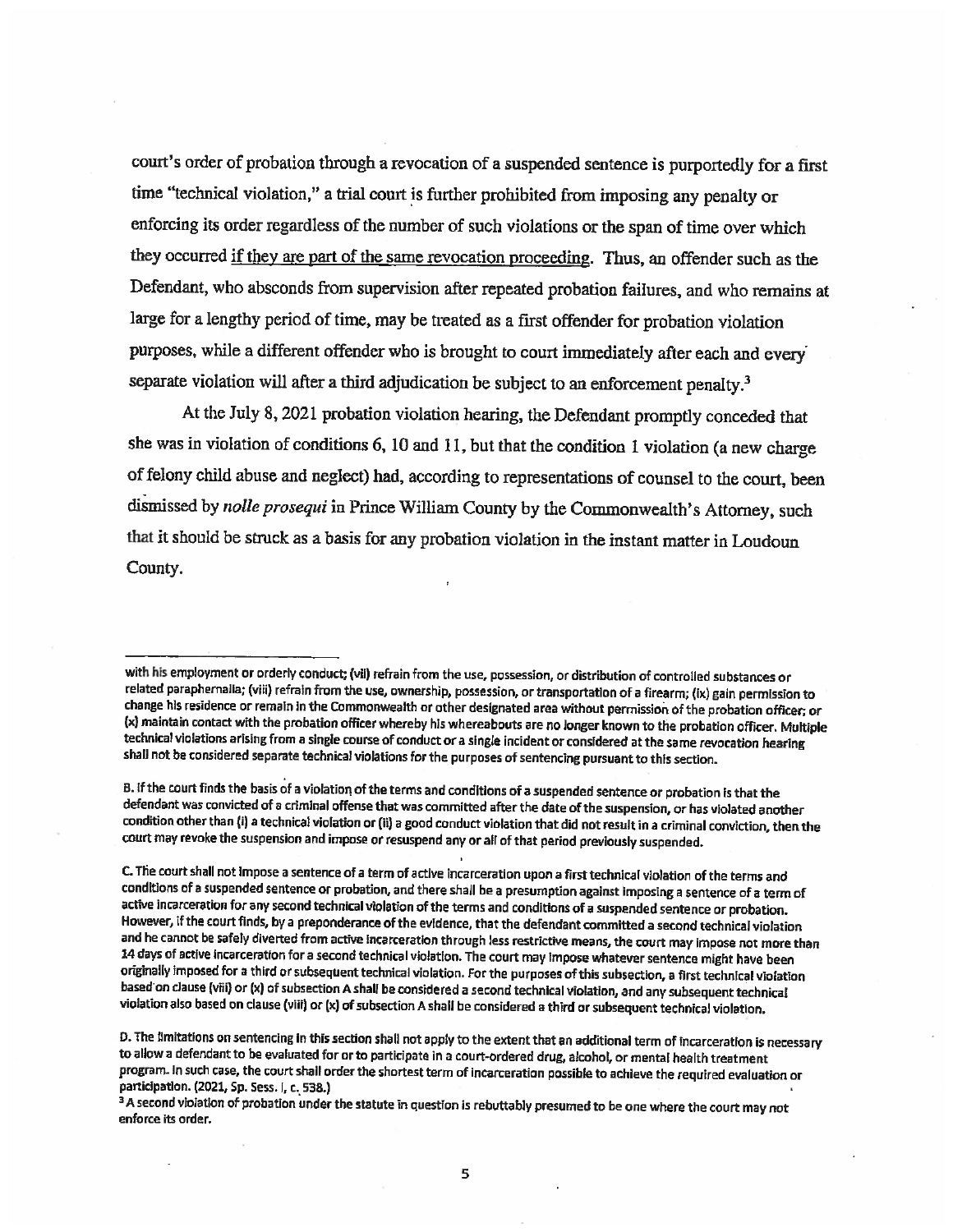For reasons that are unclear, the Commonwealth's Attorney for Loudoun County has agreed with the Public Defender for Loudoun County that the new code section referenced above must apply retroactively to the Defendant and that she should be released without sanction. The parties believe the new code section is binding on the court and thus the court may not impose any penalties for her misconduct during the term of her suspended sentence and supervised probation. The Commonwealth's Attorney cites Code § 1-239 as requiring retroactive application of the new law. On July 22, 2021 the parties appeared again before the court and counsel for the defendant indicated that the Commonwealth and the Defendant might be able to come to an agreement to go forward on the pre-July 1<sup>st</sup> Guidelines if the court were amenable. However, the parties had not so agreed at that time and the court could not provide an advisory opinion as to a potential agreement in the future.

## Findings of Fact and Conclusions of Law

#### Retroactivity

The parties seek to have the court adopt their agreement to apply newly enacted Code § 19.2-306.1 to an existing probationer retroactively, and thus order the Defendant released without sanction. They cite an exception to the savings provisions set forth in Code § 1-239 as authority, and argue that retroactive application to this Defendant is required. The section is set out below with emphasis added.

## Code § 1-239

Repeal not to affect liabilities; mitigation of punishment. - No new act of the General Assembly shall be construed to repeal a former law, as to any offense committed against the former law, or as to any act done, any penalty, forfeiture, or punishment incurred, or any right accrued, or claim arising under the former law, or in any way whatever to affect any such offense or act so committed or done, or any penalty, forfeiture, or punishment so incurred, or any right accrued, or claim arising before the new act of the General Assembly takes effect; except that the proceedings thereafter held shall conform, so far as practicable, to the laws in force at the time of such proceedings; and if any penalty, forfeiture, or punishment be mitigated by any provision of the new act of the General Assembly, such provision may, with the consent of the party affected, be applied to any judgment pronounced after the new act of the General Assembly takes effect. (Code 1919, § 6, § 1-16; 2005, c. 839.)(Emphasis added). The parties are mistaken as to at least two legal concepts.

First, the court's consideration of revocation of the defendant's probation or suspended sentence for a past crime is not a new offense that is subject to an agreement of the parties. Rather, the court's role is one of monitoring its orders and enforcing them in the context of a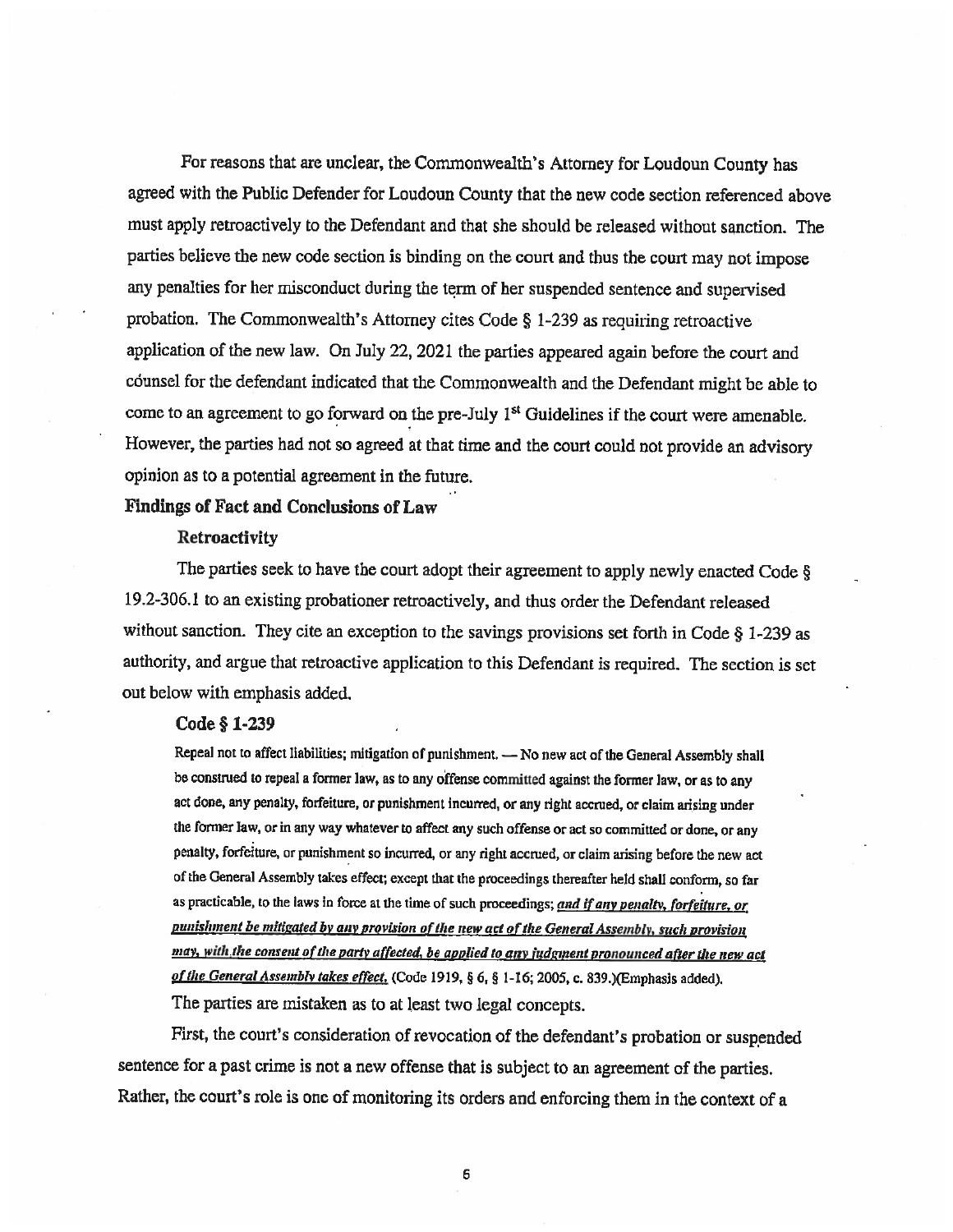limited hearing which observes certain basic fundamentals of due process without amounting to a full blown reconstituted evidentiary proceeding. See generally, *Henderson v. Commonwealth*, 285 Va. 318, 325, 736 S.E.2d 901, 905 (2013). While, in occasion, it is perfectly.permissible for the Cornmonwea]th to inform the court as to a potential violation of its sentencing orders in any given case, most cases, as was done here, result from reports coming to the court's attention from its statutory "officer of the court." The state probation officer is charged by code with the specific duties of monitoring compliance with such orders, and reporting either progress or noncompliance therewith. VA Code Ann. §§ 53.1-143, 53.1-148, 53.1-145. Based upon a report from such officer, the court takes action *sua sponte* to bring the probationer before the court for a L hearing by issuing process such as a capias or rule to show cause. By statute, the Commonwealth and Defendant are interested and necessary parties to such an action, and are entitled to notice. Code § 19.2-304. However, they may not bind the court in the enforcement of its orders by agreement or otherwise.

Second, Code § 1-239 conspicuously uses the word "may" when it authorizes retroactivity as to the application of newly enacted mitigations of punishment to past offenses. The Virginia Supreme Court has recently explained, in construing statutes, "[courts] will apply the ordinary meaning of the word 'may,' which is, 'permission, importing discretion' where, as here, no "contrary legislative intention plainly appears." Sauder v. Ferguson, 289 Va. 449, 457, 771 S.E.2d 664, 668–669 (2015) (quoting *Masters v. Hart*, 189 Va. 969, 979, 55 S.E.2d 205, 210 (1949)); see Small v. Federal Nat'l Mortg. Ass'n, 286 Va. 119, 131, 747 S.E.2d 817, 824 (2013)) (' $[T]$ he word "may" is prima facie permissive, importing discretion.'); Advanced Towing Co. v. Fairfax Cnty. Bd. of Supervisors, 280 Va. 187, 193, 694 S.E.2d 621, 625 (2010) (same)." Bd. of Supervisors of Loudoun County v. State Corp. Comm'n, 292 Va. 444, 454, 790 S.E.2d 460, 465 (2016).

Thus, this court finds that the language in Code § 1-239 is discretionary rather than mandatory. A court may certainly apply newly enacted mitigations of punishment to an existing probationer. But there should be some showing of good cause for exercising its discretion to do so, such that a court may make an informed judgment as to the appropriateness of extending such mitigation. Such a showing might include, among other things, the history of the offender in the criminal justice system, or their past performance on probation as a whole. In sum, there should be a reason, predicated upon reliable and convincing evidence and argument of counsel, that the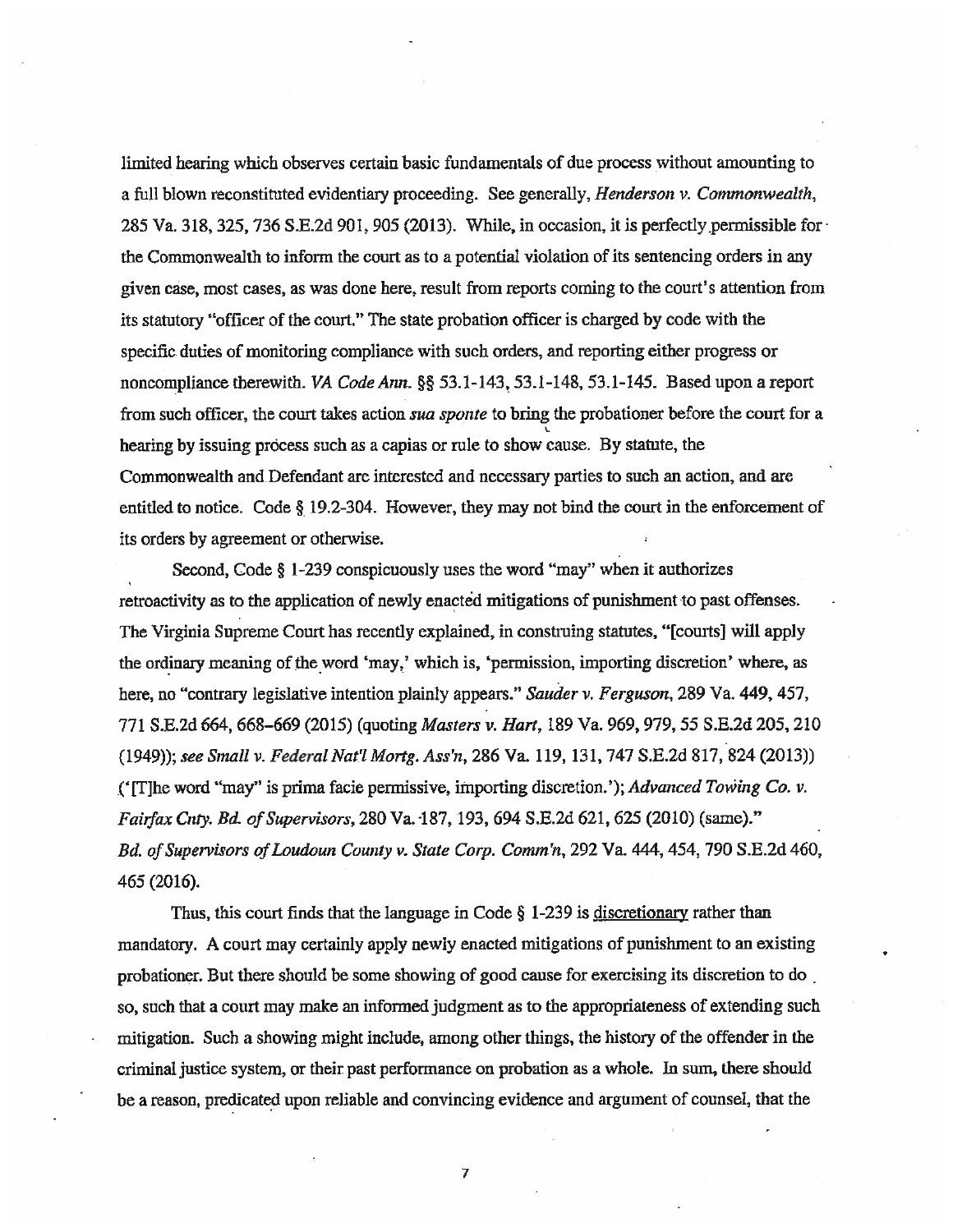court finds to be suitable and appropriate to the case and the offender. Here, none was offered that the court finds convincing.

In addition, any extension of a newly enacted mitigation of punishment to an existing probationer should be accomplished by legislation that does not impermissibly encroach upon the independent function of the judiciary. It would not serve the finer notions of discretion to apply newly enacted statutory authority that is of an unconstitutional design.

#### Separation of Powers

Virginia courts have spoken at great length, and on numerous occasions, as to the judiciary's obligation to safeguard the boundaries of divided power. Separation of governing power into independent branches is embedded in the fabric of the Commonwealth. In fact, one may reasonably argue that Virginia led the way in proposing the concept of divided power.

Adopted over a decade before the United States Constitution, the 1776 Virginia Declaration of Rights provided that "the legislative and executive powers of the State should be separate and distinct from the judiciary." Va. Decl. of Rights § 5 (1776); see also Va. Const.  $\sqrt{2}$  (1776). The original principle has endured to this day, ensuring that the legislative, executive, and judicial branches of government "shall be separate and distinct" and that no one branch could "exercise the powers properly belonging to the others." Va, Const. art. III § I (1971) Taylor v. Commonwealth, 58 Va. App. 435, 439-40, 710 S.E.2d 518, 520  $(2011).<sup>4</sup>$ 

However, to be sure, in a complex society, it is inevitable that one branch of government may, in carrying out its lawful constitutional duties, incidentally exercise some degree-of power traditionally belonging to another branch of government. Thus, courts are compelled to look beyond bright and absolute lines when analyzing whether or not a branch of government has violated the constitutional provision requiring separation of powers.

4 The ConstitutIon of Virginia [1971]

Article 3 Division of Powers

Section 1. Departments to be distinct. — The legislative, executive, and judicial departments shall be separate and distinct, so that none exercise the powers properly belonging to the others, nor any person exercise the power of more than one of than at the same time; provided, however, administrative agencies may be created by the General Assembly with such authority and duties as the General Assembly may prescribe. Provision may be made for judicial review of any fInding, order, or judgment of such administrative agencies.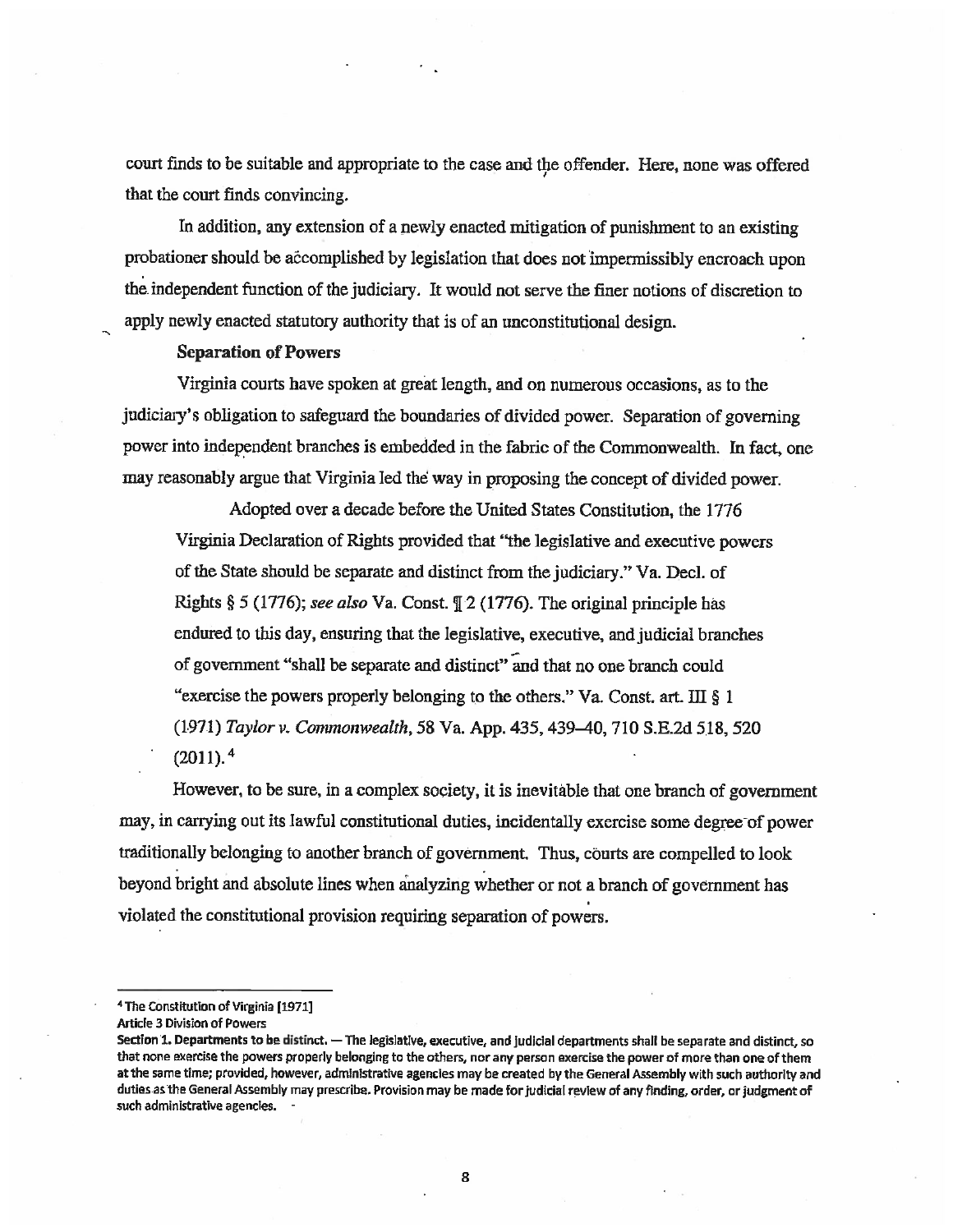The whole power doctrine has been the metric of analysis in Virginia. Baliles v. Mazur, 224 Va. 462, 472, 297 S.E.2d 695, 700 (1982); Montgomery v. Comnonwealth, 62 Va. App. 656, 751 S.E.2d 692 (2013)

Generally speaking, the whole power doctrine holds that separation of powers is violated when one branch exercises the power of another branch completely as to a given issue.

In considering constitutional challenges based on the separation of powers doctrine stated in Article III, § 1, we have long emphasized that reviewing courts must evaluate such challenges in the contextual framework of the "whole power" of a governmental department. We have defined both the scope of this "whole power" principle and the practical reasons underlying its application:

It is undoubtedly true that a sound and wise policy should keep these great deputments of the government as separate and distinct from each other as practicable. But it is equally true that experience has shown that no government could be administered where an absolute and unqualified adherence to that maxim was enforced. The universal construction of this maxim in practice has been that the whole power of one of these departments should not be exercised by the same hands which possess the whole power of either of the other departments, but that either department may exercise the powers of another to a limited extent.

Winchester & Strasburg R.R. Co. v. Commonwealth, 106 Va. 264, 268, 55 S.E. 692, 693 (1906); accord, Roach v. Commonwealth, 251 Va. 324, 338, 468 S.E.2d 98, 106 (1996); Baliles v. Mazur, 224 V& 462, 472, 297 S.R2d 695, 700 (1982).

In re Phillips, 265 Va. 81, 86–87, 574 S.E.2d 270, 273 (2003).

In considering whether the whole power of another branch of government has been exercised in violation of the constitutional requirement of separation of powers, "the common determinative factor is whether the governmental branch constitutionally vested with authority retains the final decision-making power." Montgomery v. Commonwealth, 62 Va. App. 656, 667, 751 S.E.2d 692, 697 (2013)(emphasis added).

The General Assembly, by passing § 19.2-306.1, has assumed the power of judgment and discretion that a court would wield, and arbitrarily strips the court of the final decision-making authority as to the disposition of any given first case of probation violations. Moreover, it does so in a vast and comprehensive way by predetermining the disposition of 10 categories of probation violation, all of which are conditions of a court's order suspending a sentence and placing a defendant on probation. This assumption of the enforcement power of a court order leaves the court with nothing to do that is not ministerial in nature. The statute globally and equally defines misconduct on probation ranging from failure to return a phone call, to peddling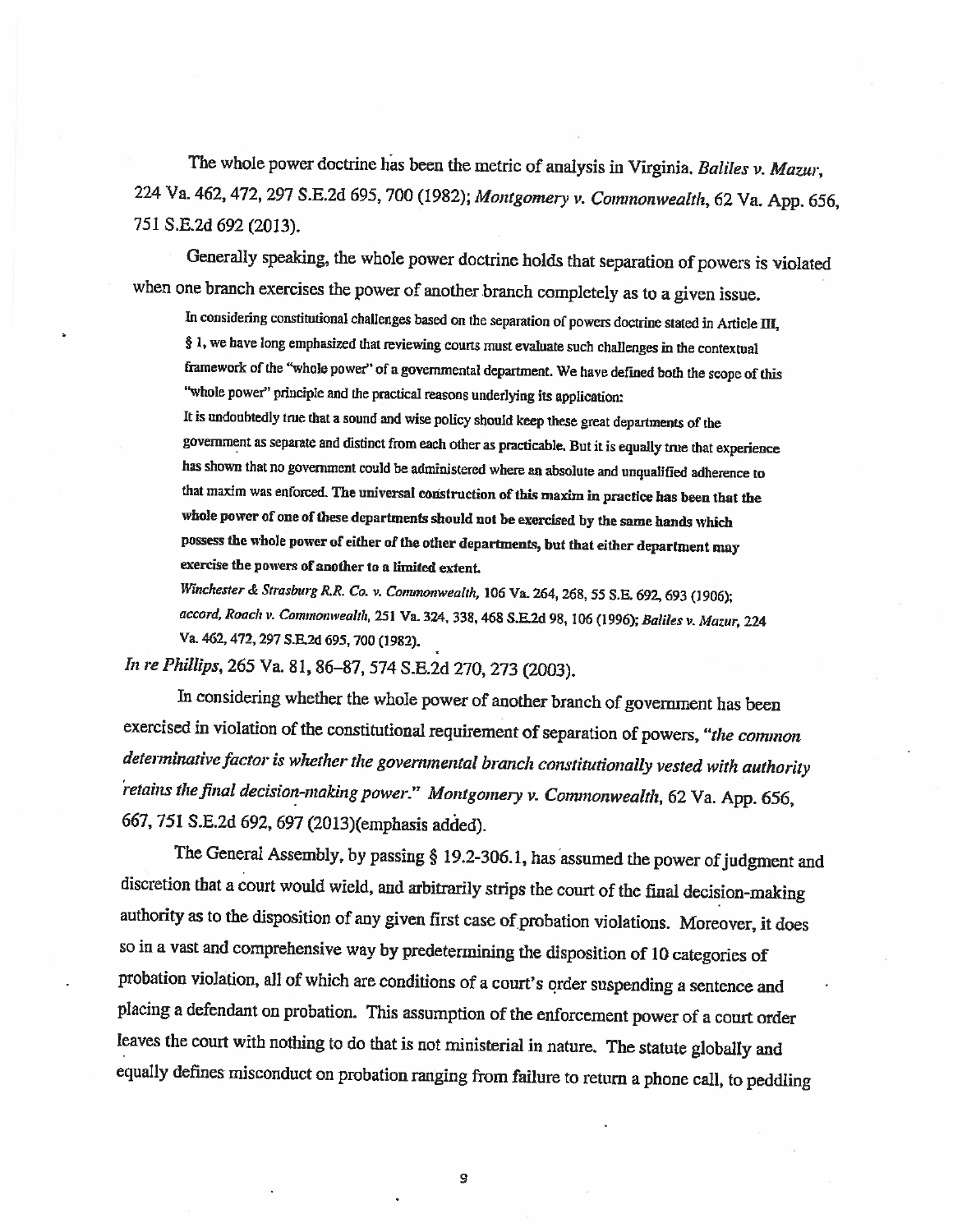drugs and possessing firearms, and thereafter determines that the penalty or disposition of such probation violation is nothing.

# Inherent Authority: Judgment & Discretion

Determining the disposition of a case concerning a violated court order is traditionally the function of the judiciary. It necessarily requires the application of judgment and discretion as to what disposition suits the violation, as well as the offender. While the General Assembly may, and routinely does, prescribe the punishment for crime, enforcement of a court order is a fundamentally different matter.

"IT]he essential function of the judiciary [is] the act of rendering judgment in matters properly before it." Moreau v. Fuller, 276 Va. 127, 136, 661 S.E.2d 841, 846 (2008). The rendition of a judgment is the judicial act of the court. In re Commonwealth's Attorney, 265 Va. 313, 319, 576 S.E.2d 458, 462 (2003) (citing Rollins u Bazile, 205 Va. 613, 617, 139 S.E.2d 114, 117 (1964)). A judgment is the determination by a court of the rights of the parties, as those rights presently exist, upon matters submitted to it in an action or proceeding. Rollins, 205 Va at 617, 139 S.E.2d at 117.

The Supreme Court has explained that "[t]he judiciary's inherent power derives from its existence as an institution entrusted with the function of rendering judgment. To deny this function is to deny the very institution itself." And further, "the court's inherent power has been recognized to extend to matters incident to the exercise of the judicial power which is vested in it." Moreau, 276 Va. at 136, 661 S.E.2d at 846 (quoting Button v. Day, 204 Va. 547, 553, 132 S.E.2d 292, 296 (1963)) Starrs v. Commonwealih, 287 Va. 1, 7-8, 752 S.E.2d 812, 816 (2014).

By predetermining the enforcement and outcome of a violated court order as to a suspended sentence, Code § 19.2-306. 1 impermissibly encroaches on the inherent authority of the court to render judgment.

"A Virginia court's authority comes from one of three sources: (i) the express and implied powers invested in the judiciary by the Virginia Constitution; (ii) the inherent common law authority inherited from England at the time of our Commonweaith's founding; and (iii) specific legislative enactments by the General Assembly." Taylor v. Commonwealth, 58 Va. App. 435, 439, 710 S.E.2d 518, 520 (2011).

"The separate and independent status of the judiciary in the Commonwealth's tripartite system of government implies certain inherent powers 'incident to the exercise of judicial power'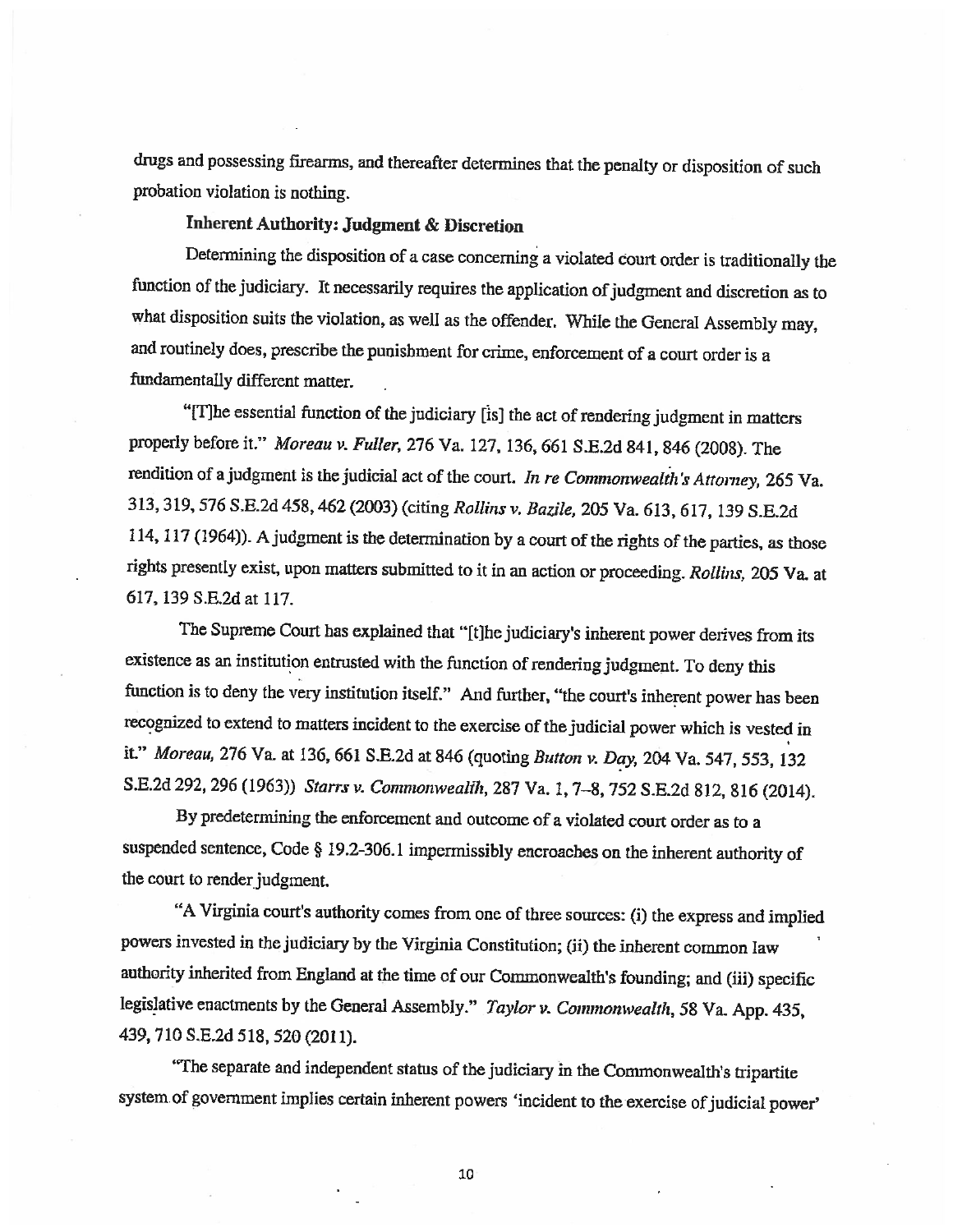vested in the courts." Taylor v. Commonwealth, 58 Va. App. 435, 439-40, 710 S.E.2d 518, 520  $(2011)$ (quoting 2 A.E. Dick Howard, Commentaries on the Constitution of Virginia 718–20  $(1974)$ .

Exactly what to do with a given probationer when he or she violates the court's order of supervised probation is squarely within the realm of judicial discretion. It involves a determination of amenability to probation as a method of rehabilitation (i.e. "second chances" or "final warnings"). It involves assessments of credibility. It involves a potential reassessment of needs for both a probationer, or perhaps society, based upon additional information concerning the offender that may not have been known or in existence at the time of the original sentencing. It involves a weighing of the particular alleged violations of the court's order as either isolated incidents or cumulative aggravators. These considerations may not be justly micromanaged by legislation because they necessarily require individualized analysis of considerations and circumstances too numerous to detail. For this, judgment is required.

#### Conclusion

The suspension of a sentence on terms and conditions, including but not limited to supervised probation, is a court order. The judiciary, and its trial courts, operate through court orders as well as the lawful execution of court orders as to the parties before the court. When those orders are violated, their enforcement, and more particularly, the *outcome* of such enforcement is a separate function of the judiciary that may not be constitutionally reassigned to or assumed by another branch of government.

Similarly, the determination as to the disposition of a probation violation that is a condition of a suspended sentence, involves, indeed requires, the application of judgment and discretion. This is inherent in the function of a court and may not be delegated, reassigned or assumed.

Accordingly, for the reasons stated, the court finds that \_Code § 19.2-306. 1 violates the Constitution of Virginia.

#### **ORDERS**

1. A sentencing proceeding shall be held in the above case for which the entire suspended sentence, or a portion thereof, may be revoked; the entire sentence, if any be revoked, may be re-suspended in whole or in pan, and probation may be